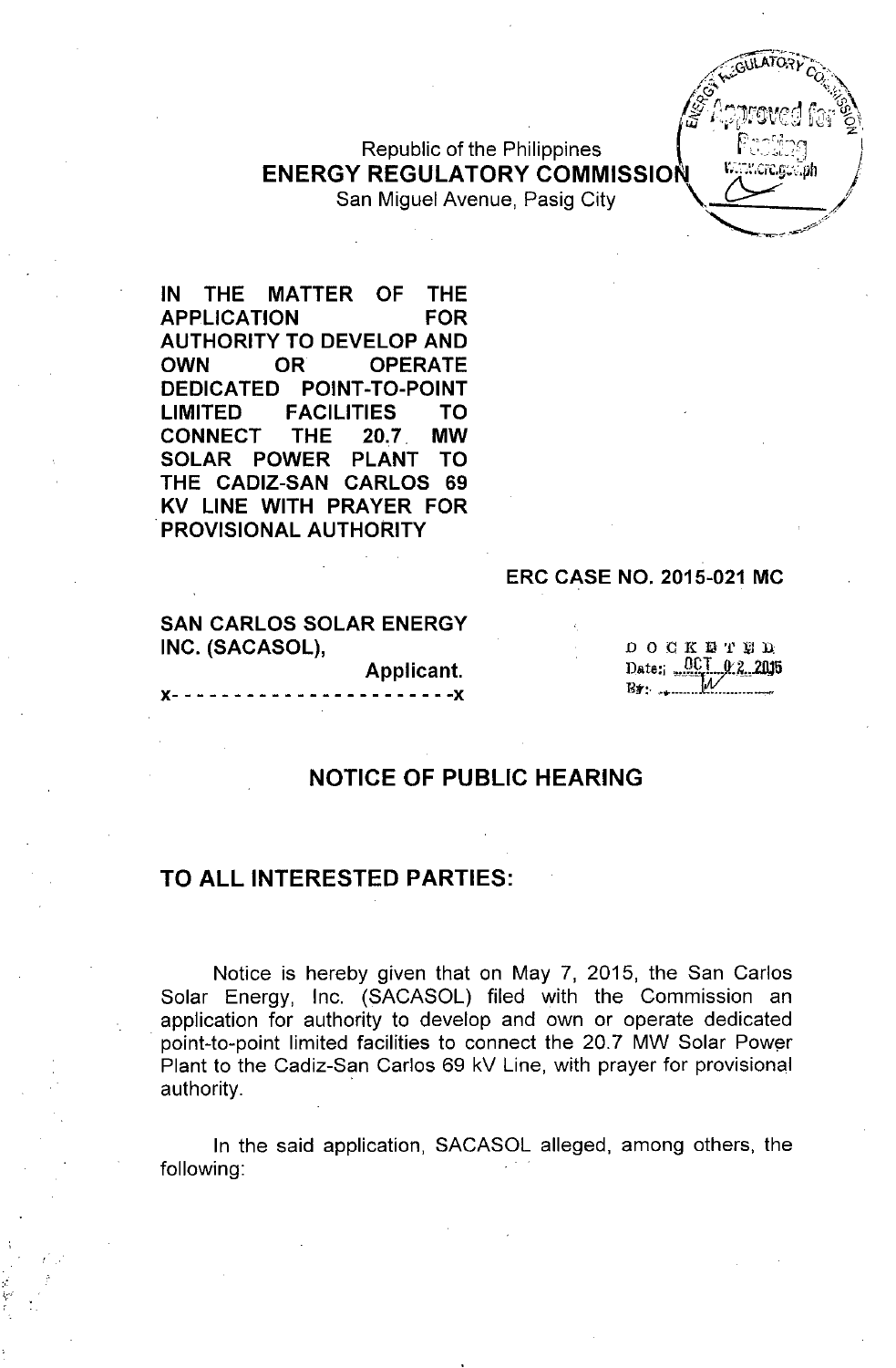## THE APPLICANT

1. It is a corporation duly organized and existing by virtue of and under the laws of the Republic of the Philippines, with principal office address at Emerald Arcade, F.C. Ledesma St., San Carlos City, Negros Occidental, Philippines...

Copies of SACASOL's Certificate of Registration, Amended Articles of Incorporation, Certificate of Approval of Increase of Capital Stock, 2014 General Information Sheet, and the latest Financial Statements are attached to the application and made integral parts thereof as Annexes "A", "B", "C", " $D$ ", and " $E$ ", respectively;

## NATURE OF THE APPLICATION

- 2. The application seeks the consideration and approval of the Commission of its proposed development, ownership, or operation of interconnection facilities which shall connect SACASOL Solar Power Plant Phases C and D (SACASOL 1 C and D) to the Visayas Grid through the Cadiz-San Carlos 69 kV Line. SACASOL 1 C and D, located in San Carlos City, Negros Occidental, have a combined design peak capacity of 20.7 MW AC.
	- 2.1 Section 2.9.2 of the Distribution Services and Open Access Rules (DSOAR) allows a generation company to undertake this project but requires the prior authorization of this Commission, thus:

A generation company may develop and own or operate dedicated point-to-point limited facilities provided, that such facilities are required only for the purpose of connecting to the distribution system, and are used solely by the generating facility, subject to prior authorization by the ERC." [Emphasis supplied]

2.2 The last paragraph of Section 9 of the Electric Power Industry Reform Act of 2001 (R.A. No. 9136) provides the same requirement, to wit: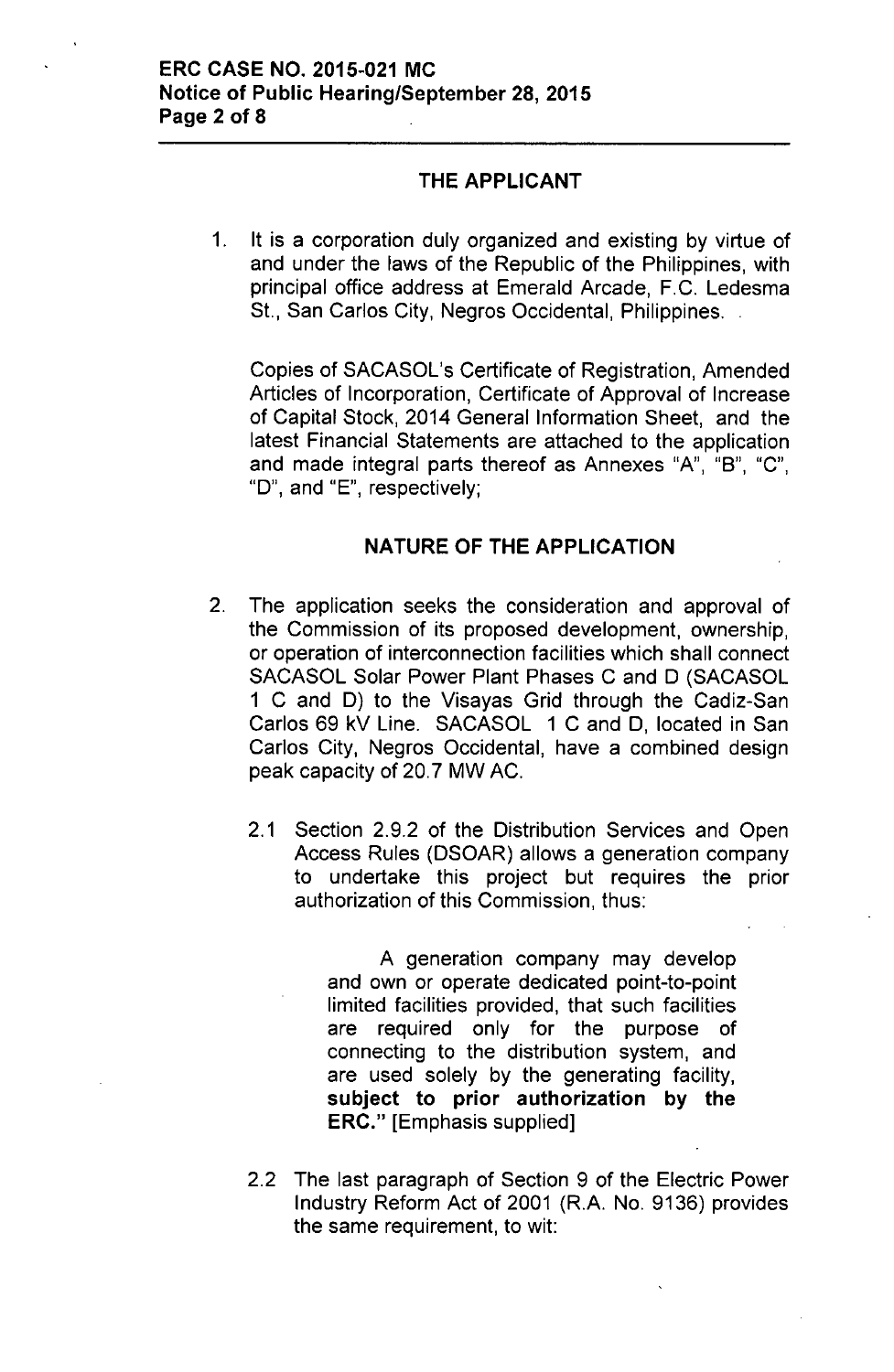Section 9. Functions and Responsibilities. xxx

#### xxx

A generation company may develop and own or operate dedicated point-to-point limited transmission facilities that are consistent with the TDP: Provided, That such facilities are required only for the purpose of connecting to the transmission system, and are used solely by the generating facility, subject to prior authorization by the ERC:  $x \times x$ .

2.3 Hence, this Application;

### **STATEMENT OF FACTS**

3. SACASOL is the holder of Solar Energy Service Contract No. 2013-09-037 (Service Contract) which granted it the exclusive right to explore, develop and utilize Solar Energy Resources within an area located in San Carlos City and Calatrava, Negros Occidental.

A copy of the Service Contract is attached to the application and made an integral part thereof as Annex "F";

- 4. Pursuant to the Service Contract, it is developing a solar power plant located in San Carlos City, Negros Occidental, Phases A and B, of which commenced commercial operations in 2014. As an Additional Investment of the Service Contract, it is developing Phases C and D of the solar power plant, which will commence commercial operations this year;
- 5. On December 11, 2014, the Department of Energy (DOE) issued Confirmation of Commerciality No. SCC-2014-12- 010, which confirmed the commercial viability of SACASOL 1 C and D under the Feed-In-Tariff System, subject to the performance of its obligations under the Service Contract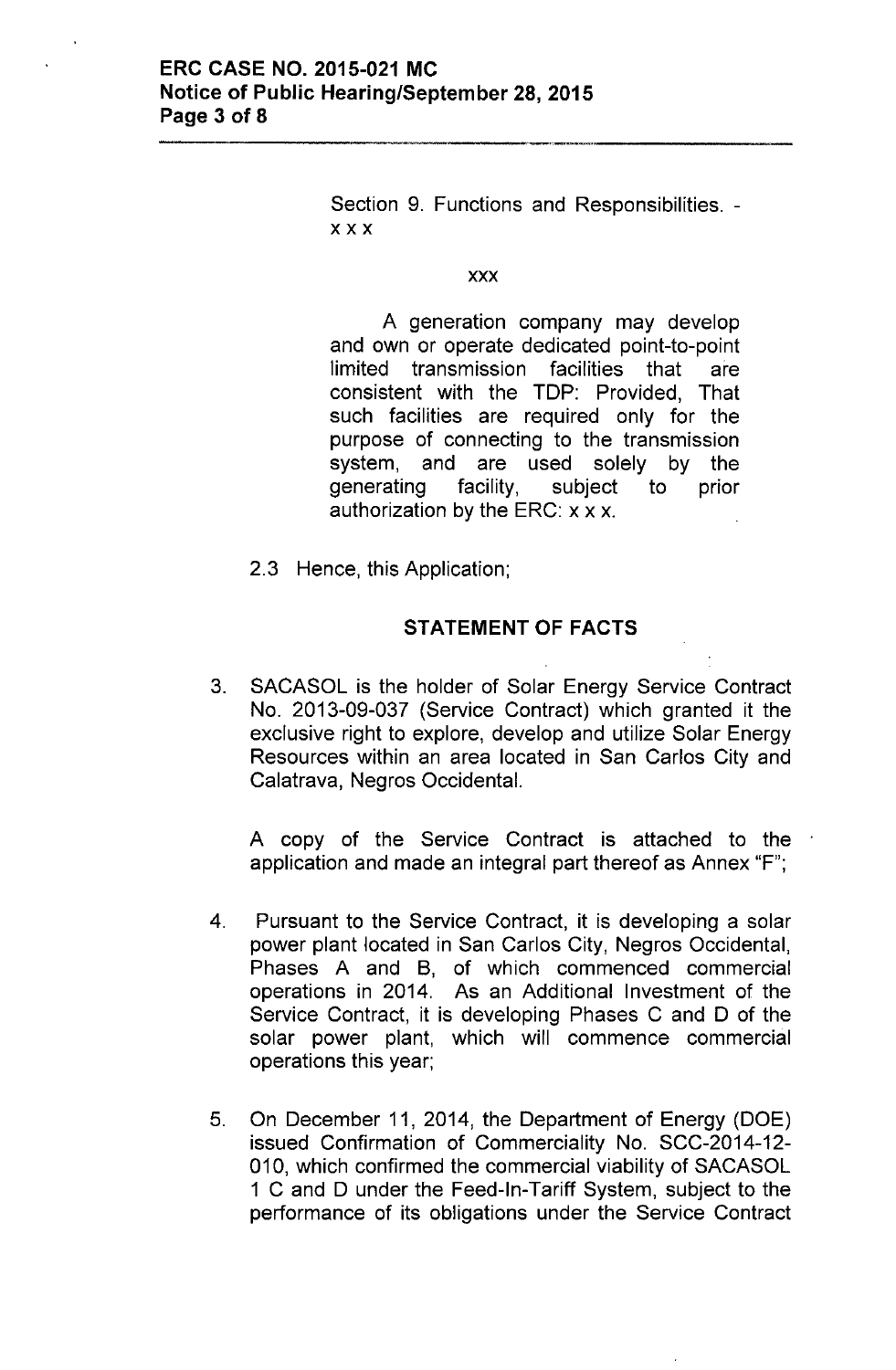and compliance with the provisions of the Renewable Energy Act (R.A. 9513) and applicable DOE issuances.

A copy of the Confirmation of Commerciality No. SCC-2014-12-010 is attached to the application and made an integral part thereof as Annex "G";

6. At present, it is in the process of executing an agreement with Northern Negros Electric Cooperative, Inc. (NONECO) for the interconnection of SACASOL 1 C and D to the Cadiz - San Carlos 69 kV Line. SACASOL and NONECO have agreed, in principle, to the general terms and conditions of the agreement and are now finalizing it.

A Certification from NONECO that the parties have agreed to the terms and conditions of the agreement and that is now being finalized is attached to the application as Annex **"H".**,

- 7. To connect SACASOL 1 C and D to the Visayas Grid through the Cadiz-San Carlos 69 kV Line of NONECO, SACASOL intends to develop and construct a dedicated point-to-point facility (Dedicated Facility Project). The Dedicated Facility Project shall be used solely by SACASOL 1 C and D for the dispatch thereof;
- 8. The Dedicated Facility Project is the most cost-effective and viable option to connect SACASOL 1 C and D to the Visayas Grid.
	- 8.1 The Cadiz-San Carlos 69 kV Line is the closest subtransmission line from the switchyard of SACASOL 1 C and  $D$  – connecting the switchyard to the tapping point will require only a 40.6m line;<sup>1</sup>
	- 8.2 The construction of the Dedicated Facility Project *mat* be completed in approximately two and a half months;

<sup>1</sup> The Conceptual Engineering Design and Drawings and pertinent portions of the EPC Contract with Schema Konsult Inc. and Conergy Asia & ME PTE LTD are attached to the application and made integral parts thereto as Annexes "I" and "J".

 $2$  The Gantt Chart Construction Schedule is attached to the application and made an integral part thereto as Annex "K".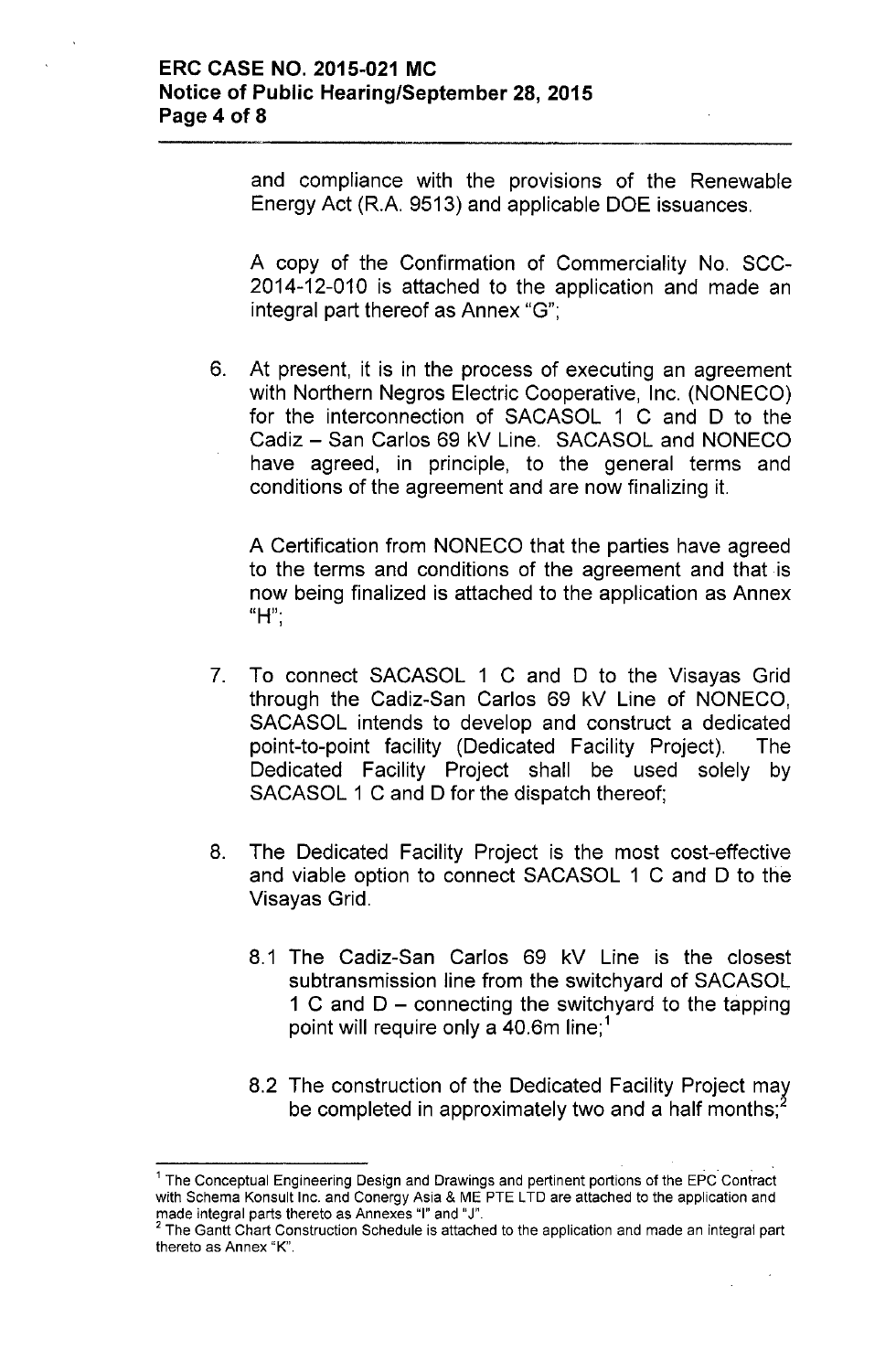### **ERC CASE NO. 2015-021 MC Notice of Public Hearing/September 28,2015 Page 5 of 8**

- 8.3 The estimated cost of construction of the Dedicated Facility Project is PhP19,835,309.92, inclusive of the cost for the construction of the switchyard. $3$  It will be funded solely by SACASOL. Hence, it will not result in any unregulated charges;
- 8.4 The highlights of the Projected Financial & Economic Cost Analysis for its Dedicated Facility Project is attached to the application and made an integral part thereof as Annex "M'", and
- 8.5 It already has qualified personnel who shall be in charge of the operation, service, and maintenance of the Dedicated Facility Project upon its completion;<sup>4</sup>
- 9. It has submitted a draft of the System Impact Study (SIS) to the National Grid Corporation of the Philippines (NGCP) for the latter's approval. Based on the SIS, "[tjhe entry of the [SACASOL 1 C and OJ in the Visayas Grid does not contribute to any grid degradation using credible contingencies and the connection of the plant to the grid is technically feasible. $n^5$  Upon approval of the SIS, SACASOL shall initiate negotiations to execute the Metering Service Agreement and Transmission Service Agreement with NGCP.

A copy of the draft SIS is attached to the application and made an integral part thereof as Annex "0";

10. As of date, it has secured or is in the process of securing the necessary permits, licenses and authority from regulatory and agencies:

A copy of the sworn statement of its President, Jose Maria P. Zabaleta, is attached to the application and made an integral part thereof as Annex "P";

 $3$  The Dedicated Facility Project Cost Estimate is attached to the application and made an integral part thereto as Annex "L".

<sup>4</sup> A copy of the resume of SACASOL's Operations Manager is attached to the application as **Annex** "N".

<sup>5</sup> Annex "0", p. 20.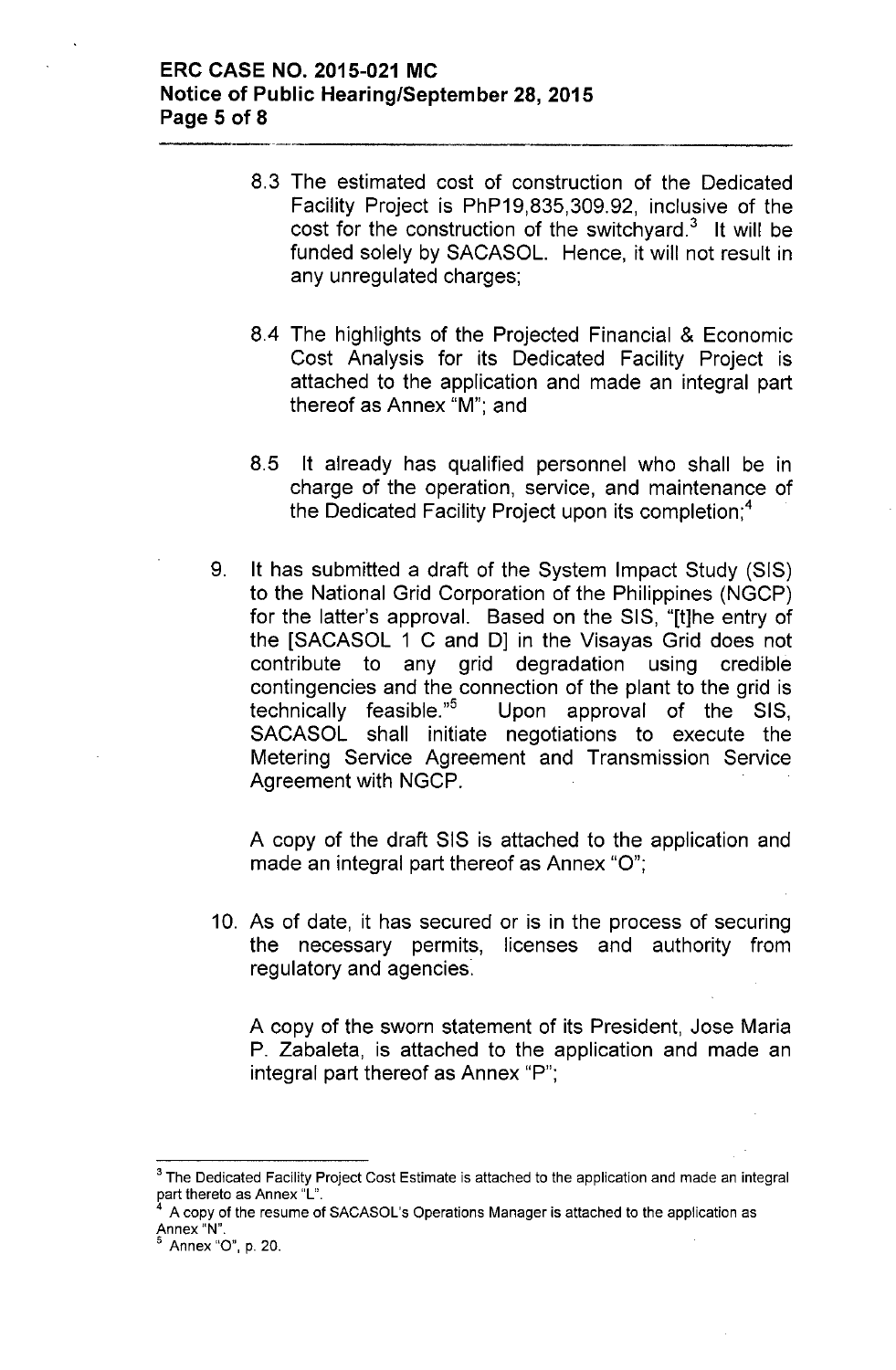## **MOTION FOR PROVISIONAL AUTHORITY**

- 11. The demand for electricity in the Visayas has an Average Annual Growth Rate of 4.52 percent.<sup>6</sup> To avoid power outages in the Visayas which would greatly inconvenience consumers and may adversely affect investment, it is important to ensure that generation facilities are able to distribute sufficient power to meet the demand as it arises;
- 12. It must be noted that it is the policy of the State to "[a]ccelerate the exploration and development of renewable energy resources such as, but not limited to, biomass, solar, wind, hydro, geothermal and ocean energy sources, including hybrid systems, to achieve energy self-reliance, through the adoption of sustainable energy development strategies to reduce the country's dependence on fossil fuels and thereby minimize the country's exposure to price fluctuations in the international markets, the effects of which spiral down to almost all sectors of the economy."<sup>7</sup>;
- 13. Further, the Renewable Energy Act of 2008 (Republic Act 9513) mandates that SACASOL 1 C and D, being a generating unit utilizing intermittent renewable energy resource, shall enjoy the benefit of priority dispatch;<sup>8</sup>
- 14. Connecting the SACASOL 1 C and D's switchyard to the Cadiz - San Carlos 69 kV Line of NONECO is a prerequisite to the commercial operations of the solar power plant. It is only in line with the policy of the State to grant SACASOL provisional authority to develop and own or operate the dedicated point-to-point facility to connect SACASOL 1 C and D to the Visayas Grid so it could commence commercial operations at the soonest possible time;
- 15. There is therefore sufficient basis for the issuance of a provisional authority pending the issuance of a final decision;

I

<sup>62013</sup> Supply-Demand Outlook of the Department of Energy.

 $\frac{7}{1}$  Section 2 (a), Republic Act 9513.

<sup>&</sup>lt;sup>8</sup> Section 20, Republic Act 9513.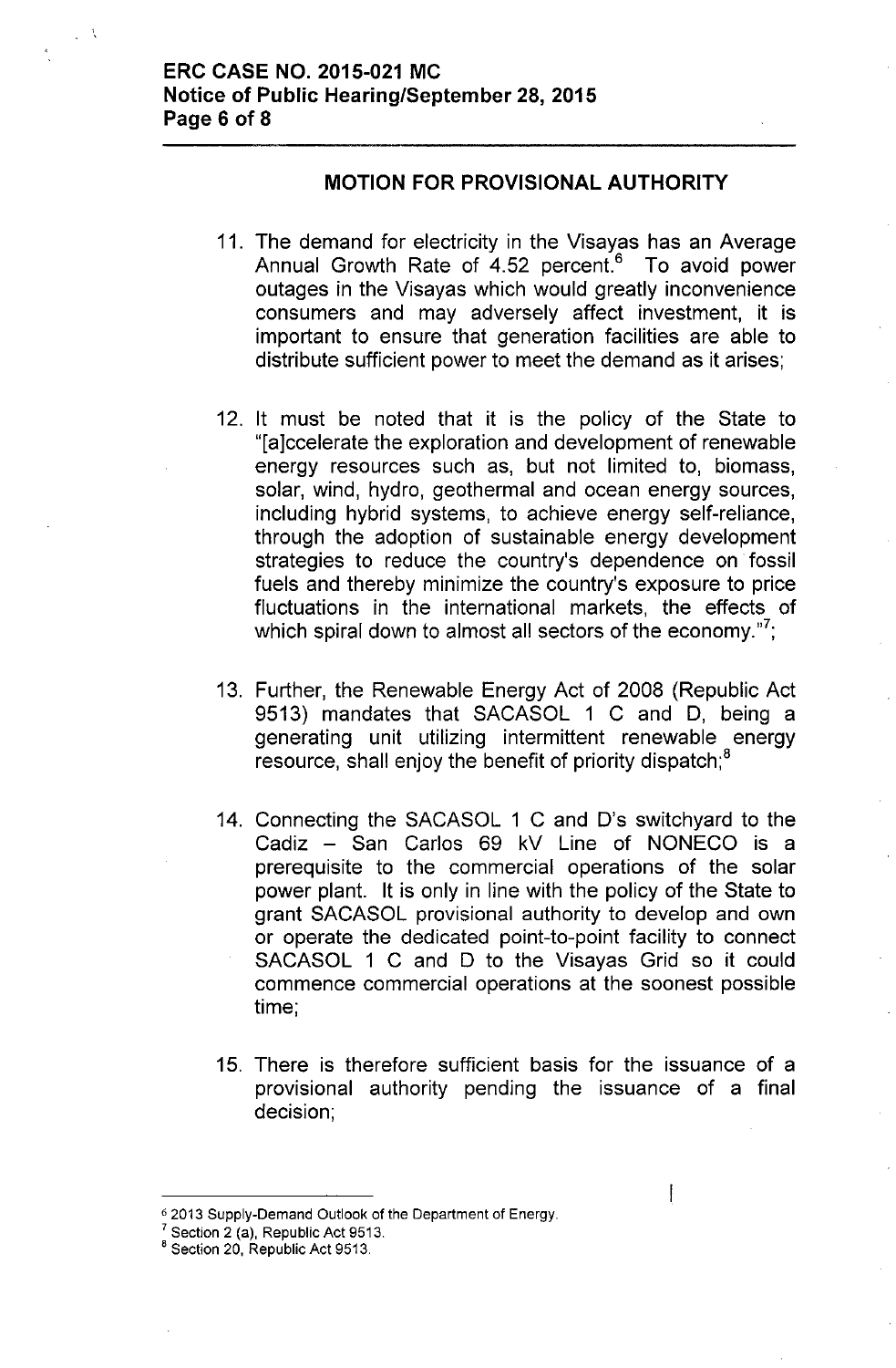" ..

- 16, It prays that the Commission:
	- a. Issue an order provisionally authorizing it to develop and own or operate the Dedicated Facility Project; and
	- b. After hearing on the merits, render a Decision approving the Application.

The Commission has set the application for initial hearing, expository presentation, pre-trial conference and evidentiary hearing on October 22, 2015 (Thursday) at nine o'clock in the morning (9:00 A.M.) at the ERC Hearing Room, 15<sup>th</sup> Floor, Pacific Center Building, San Miguel Avenue, Pasig City.

All persons who have an interest in the subject matter of the proceeding may become a party by filing, at least five (5) days prior to the initial hearing and subject to the requirements in the ERC's Rules of Practice and Procedure, a verified petition with the Commission giving the docket number and title of the proceeding and stating: (1) the petitioner's name and address; (2) the nature of petitioner's interest in the subject matter of the proceeding, and the way and manner in which such interest is affected by the issues involved in the proceeding; and (3) a statement of the relief desired.

All other persons who may want their views known to the Commission with respect to the subject matter of the proceeding may file their opposition to the application or comment thereon at any stage of the proceeding before the applicant concludes' the presentation of its evidence. No particular form of opposition or comment is required, but the document, letter or writing should contain the name and address of such person and a concise statement of the opposition or comment and the grounds relied upon.

All such persons who may wish to have a copy of the application may request the applicant, prior to the date of the initial hearing, that they be furnished with a copy of the application. The applicant is hereby directed to furnish all those making such request with copies of the application and its attachments, subject to reimbursement of reasonable photocopying costs. Likewise, any such person may examine the application and other pertinent records filed with the Commission during the usual office hours.